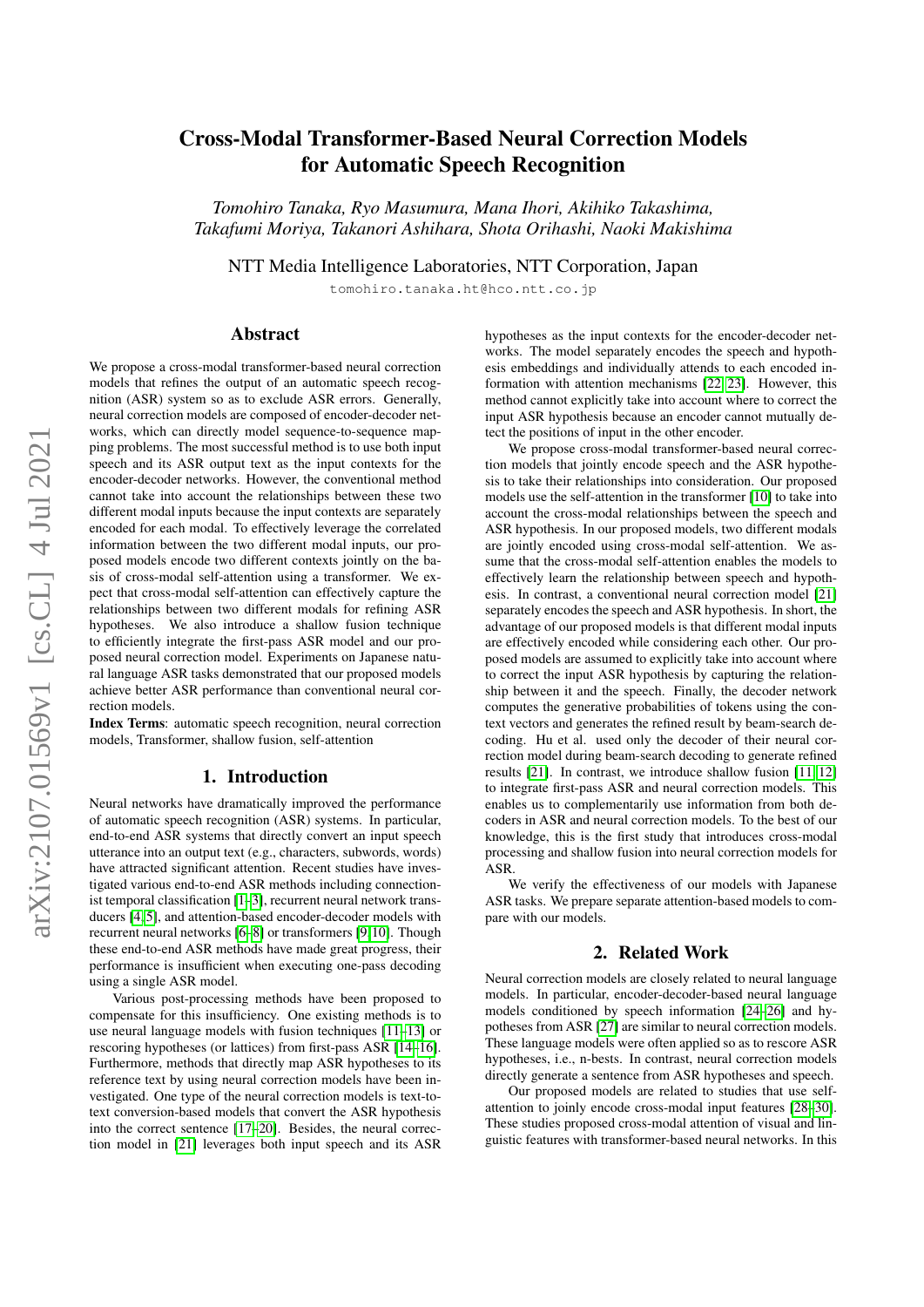paper, we focus on speech and text information for neural correction models for ASR and use self-attention to take into account the relationships between them.

### 3. End-to-End ASR

An end-to-end ASR system directly converts acoustic features of input speech into a token sequence. In this study, we use auto-regressive encoder-decoder models that predict the probability of a token given the previous predicted tokens. Given speech  $X = \{x_1, \dots, x_I\}$ , the encoder-decoder estimates the generative probability of a token sequence  $W =$  $\{w_1, \dots, w_T\}$ , where I is the number of the acoustic features in the input speech and  $T$  is the number of the tokens in the token sequence. The generative probability of a token sequence is defined as

$$
P(\boldsymbol{W}|\boldsymbol{X};\boldsymbol{\Lambda}) = \prod_{t=1}^{T} P(w_t|w_{1:t-1}, \boldsymbol{X};\boldsymbol{\Lambda}), \qquad (1)
$$

where  $\Lambda$  represents the trainable parameters.

The model parameters  $\Lambda$  in an end-to-end ASR system are updated to maximize the generative probability in the decoder when give an input speech. Thus, the model parameters are optimized by minimizing the cross entropy loss function:

$$
\mathcal{L}(\mathbf{\Lambda}) = -\sum_{(\mathbf{W}', \mathbf{X}') \in \mathcal{D}} \log P(\mathbf{W}' | \mathbf{X}'; \mathbf{\Lambda}), \tag{2}
$$

where  $D$  is the training set.

# 4. Transformer-Based Neural Correction Models for ASR

An ASR system generates a hypothesis from an input speech. Neural correction models then generate a refined result from the hypothesis and input speech. We use a transformer encoderdecoder for neural correction models. Given the acoustic feature sequence  $\mathbf{X} = \{x_1, \dots, x_I\}$  and the ASR output generated by the ASR system  $F(\cdot)$ , neural correction models estimate the generative probability of  $\mathbf{W} = \{w_1, \dots, w_T\}$  as

$$
P(\boldsymbol{W}|\boldsymbol{X};\boldsymbol{\Theta},\boldsymbol{\Lambda})=\prod_{t=1}^{T}P(w_t|w_{1:t-1},\boldsymbol{X},F(\boldsymbol{X};\boldsymbol{\Lambda});\boldsymbol{\Theta})
$$
(3)

$$
=\prod_{t=1}^T P(w_t|w_{1:t-1}, \mathbf{X}, \mathbf{C}; \Theta), \tag{4}
$$

where  $C = \{c_1, \dots, c_J\}$  is the ASR hypothesis from the ASR system and Θ represents the model parameters in the neural correction model.

### 4.1. Proposed Method

Figure [1](#page-1-0) illustrates the network structure of our proposed models that involves encoding speech and the ASR hypothesis with a cross-modal transformer. Our proposed models consist of embedding networks for speech and hypothesis.

Speech Embedding: The acoustic features are embedded into continuous representations as

$$
\overline{x}_i = \texttt{SpechEmbedding}(x_i, \theta_x), \tag{5}
$$

$$
s_i = \text{PosEncoding}(\overline{x}_i),\tag{6}
$$

<span id="page-1-0"></span>

Figure 1: *Network structure of proposed cross-modal transformer-based neural correction model.*

where SpeechEmbedding( $\cdot$ ) is a neural network that converts acoustic features into continuous vectors, PosEncoding $(\cdot)$  is a function that adds a continuous vector in which position information is embedded and  $\theta_x$  is the trainable parameter.

**Text Embedding:** Each token  $c_i$  in a hypothesis  $C =$  ${c_1, \dots, c_J}$  is encoded to one-hot representation and embedded into continuous representation as

$$
\overline{c}_j = \texttt{TextEmbedding}(c_j; \theta_d), \tag{7}
$$

<span id="page-1-4"></span><span id="page-1-3"></span>
$$
d_j = \text{PosEncoding}(\overline{c}_j),\tag{8}
$$

where TextEmbedding( $\cdot$ ) is a function that converts a token into a continuous representation, and  $\theta_d$  is a trainable parameter.

Cross-Modal Encoder: The two embedded vectors are concatenated into a single sequence e as

$$
\boldsymbol{e} = \{\boldsymbol{s}_1,\ldots,\boldsymbol{s}_I,\boldsymbol{s}_{\rm sep},\boldsymbol{d}_1,\ldots,\boldsymbol{d}_J\},\tag{9}
$$

<span id="page-1-6"></span>where  $s_{\rm sep}$  is a continuous representation of a separator token [sep]. We define the output of the  $m$ -th transformer encoder block as  $f<sup>m</sup>$  and the input of the first block is defined as  $f^0 = e$ . The computational process in the m-th block of the transformer encoder is defined as

$$
\boldsymbol{f}^{m} = \text{CrossModalEncoder}(\boldsymbol{f}^{m-1}; \theta_f), \quad (10)
$$

where  $CrossModalEncoder(\cdot)$  is a transformer encoder including a scaled dot-product multi-head self-attention layer and a position-wise feed-forward network and  $\theta_f$  is a trainable parameter.

**Text Decoder:** The output of the final block  $f^M$  in the crossmodal encoder is fed into the transformer decoder. When the output of the  $t$ -th time step for the  $n$ -th transformer block in the decoder is  $q_t^{n-1}$ , the transformer decoder constructs a hidden representation with the context vector  $U_t^n$  from the encoder as

<span id="page-1-1"></span>
$$
U_t^n = \text{SrcTgthttention}(f^M, q_{t-1}^{n-1}; \theta_U), \tag{11}
$$

<span id="page-1-5"></span><span id="page-1-2"></span>
$$
\boldsymbol{q}_t^n = \texttt{TransformerDecoder}(\boldsymbol{q}_{1:t-1}^{n-1}, \boldsymbol{U}_t^n; \theta_q), \qquad (12)
$$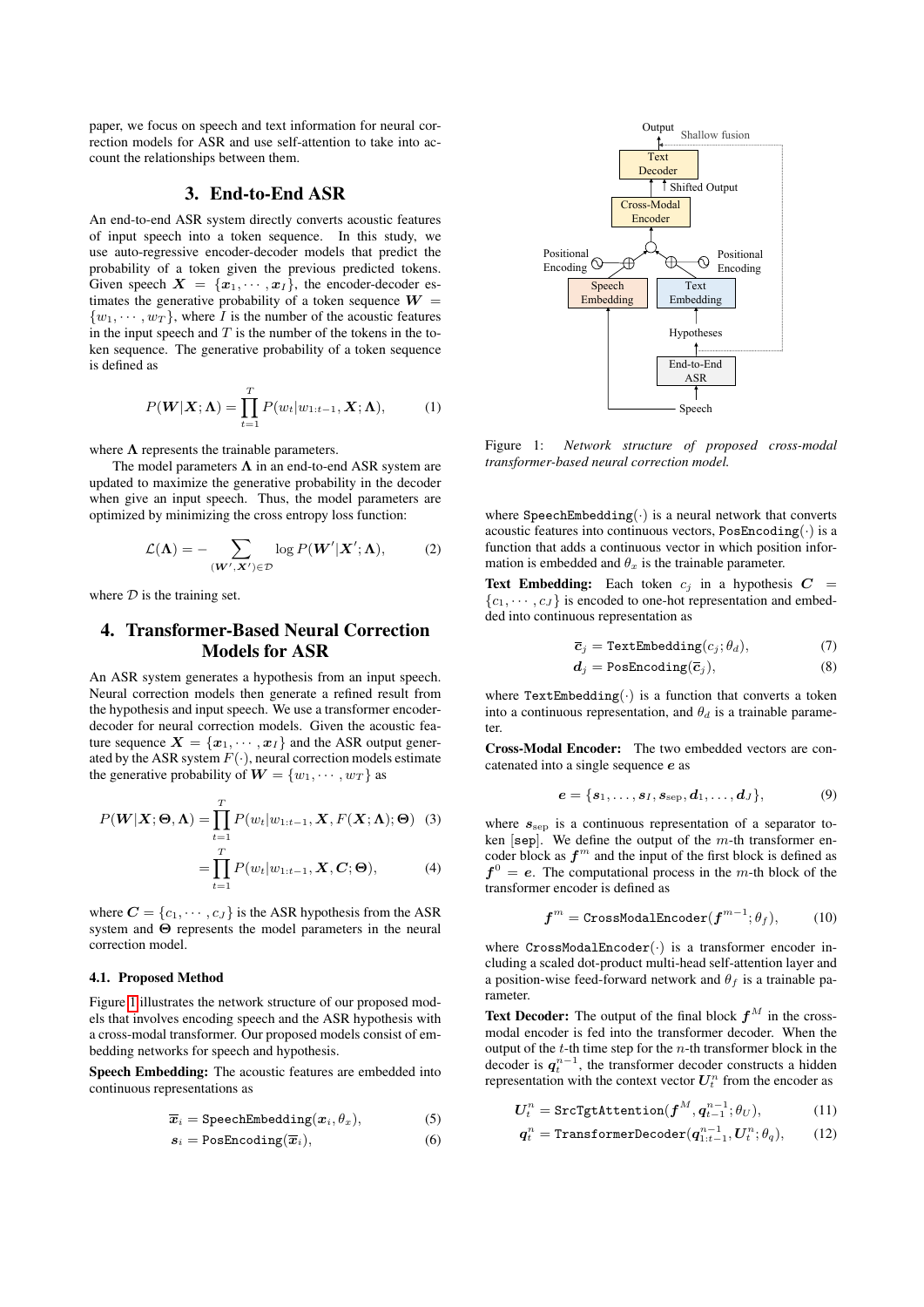<span id="page-2-0"></span>

Figure 2: *Network structure of conventional separate attentionbased neural correction model.*

where TransformerDecoder $(\cdot)$  is a transformer decoder including a scaled dot-product multi-head masked selfattention layer and a position-wise feed-forward network,  $SrcTg$ tAttention $\left(\cdot\right)$  is a scaled dot product multi-head source-target attention layer,  $M$  is the number of blocks in the transformer encoder, and  $\theta_h$  is the trainable parameter. The input of the first block is token embedding, which is calculated as

$$
\overline{\boldsymbol{w}}_t = \texttt{TextEmbedding}(w_t; \theta_w), \tag{13}
$$

$$
\boldsymbol{q}_t^0 = \text{PosEncoding}(\overline{\boldsymbol{w}}_t),\tag{14}
$$

where  $\theta_w$  is the trainable parameter. The network estimates the probabilities of a distribution of the output tokens as

$$
P(w_t|w_{1:t-1}, \mathbf{X}, \mathbf{C}; \boldsymbol{\Theta}) = \texttt{Softmax}(\boldsymbol{q}_{1:t-1}^N; \theta_o), \qquad (15)
$$

where  $Softmax(\cdot)$  represents the softmax function with linear transformation,  $N$  is the number of blocks in the transformer decoder, and  $\theta_o$  is the trainable parameter. Finally, beam search decoding is conducted while calculating the probability distribution. The model parameters can be summarized as  $\Theta = {\theta_x, \theta_d, \theta_f, \theta_U, \theta_q, \theta_w, \theta_o}.$ 

### 4.2. Conventional Method

Figure [2](#page-2-0) illustrates the network structure of a conventional neural correction model that separately encodes speech and hypothesis by each encoder. The input speech and hypothesis are converted into continuous representations  $s_i$  and  $d_j$  in the same manner as in Eqs. [\(5–](#page-1-1)[6\)](#page-1-2) and [\(7–](#page-1-3)[8\)](#page-1-4). The embeddings  $s_{1:I}$  and  $d_{1:J}$  are input into the speech and text encoders.

We define the output of the *l*-th speech encoder block and m-th text encoder block as  $f^l$  and  $g^m$  respectively. In this case, the inputs of the first blocks are defined as  $f^0 = s_{1:I}$  and  $g^0 = d_{1:J}$ . The computational process in the *l*-th block of the transformer speech encoder and m-th block of the transformer text encoder are defined as

$$
\boldsymbol{f}^l = \text{SpechEncoder}(\boldsymbol{f}^{l-1}; \theta_f), \tag{16}
$$

$$
\boldsymbol{g}^{m} = \texttt{TextEncoder}(\boldsymbol{g}^{m-1}; \theta_g), \tag{17}
$$

where  $\text{SpechEncoder}(\cdot)$  and  $\text{TextEncoder}(\cdot)$  are transformer encoders including a scaled dot product multi-head selfattention layer and a position-wise feed-forward network and  $\theta_f$  and  $\theta_q$  are the trainable parameters. The final outputs of the two encoders are attended to by source-target attention mechanisms and concatenated as

$$
\overline{U}_t^n = \texttt{SrcTg} \texttt{tAttention}(f^L, q_{t-1}^{n-1}; \theta_{\overline{U}}), \qquad (18)
$$

$$
\overline{\overline{U}}_t^n = \texttt{SrcTgtAttention}(g^M, q_{t-1}^{n-1}; \theta_{\overline{U}}), \quad (19)
$$

$$
\boldsymbol{U}_t^n = [\overline{\boldsymbol{U}}_t^{n\,T}, \overline{\overline{\boldsymbol{U}}}_t^{n\,T}]^T,\tag{20}
$$

where  $L$  is the number of blocks in the transformer of the speech encoder, and  $M$  is the number of blocks in the transformer of the text encoder. The decoder and the probability calculation are the same as those in the proposed model (Eq.[\(12](#page-1-5)[–15\)](#page-2-1)). The model parameters can be summarized as  $\mathbf{\Theta} = \{\theta_x, \theta_d, \theta_f, \theta_g, \theta_{\overline{U}}, \theta_{\overline{U}}, \theta_q, \theta_w, \theta_o\}.$ 

### 4.3. Shallow Fusion of ASR and Neural Correction Model

Shallow fusion [\[11,](#page-4-8)[12\]](#page-4-17) is a technique to incorporate an external model by log-linear interpolation at inference time. We use this technique to merge the first-pass ASR model and neural correction model. We use the following criterion during beam search decoding:

$$
\hat{W} = \arg\max_{\mathbf{W}} (1 - \alpha) \log P(\mathbf{W} | \mathbf{X}; \mathbf{\Lambda}) +
$$

$$
\alpha \log P(\mathbf{W} | \mathbf{X}; \mathbf{\Lambda}, \mathbf{\Theta}), \qquad (21)
$$

where  $\alpha$  is the weight of the neural correction model.

### 4.4. Training

<span id="page-2-1"></span>In the training step, the parameters  $\Theta$  for a neural correction model are updated to maximize the conditional generative probability in the decoder when given an input speech and the ASR hypothesis as a context from the encoder. Thus, these parameters are optimized by minimizing the cross entropy loss function:

$$
\mathcal{L}(\mathbf{\Theta}) = -\sum_{(\mathbf{W}', \mathbf{X}', \mathbf{C}') \in \mathcal{D}'} \log P(\mathbf{W}' | \mathbf{X}', \mathbf{C}'; \mathbf{\Theta}), \quad (22)
$$

where  $\mathcal{D}'$  is the training set. Our proposed and conventional models can be trained with the same criterion. Note that these neural correction models can be trained from the same training data as ASR since the C is obtained from function  $F(\cdot)$  in Eq.  $(4)$ .

### 5. Experiments

### 5.1. Setups

We used two corpora: the corpus of spontaneous Japanese (CSJ) [\[31\]](#page-4-23) and our home-made corpus of natural two-person dialogue corpus (NTDC), which consists of about 24 hours of speech and its transcriptions. We split NTDC into 22 hours for the training set, 1 hour for development set, and 1 hour for the evaluation set. CSJ, which has about 545 hours of speech, was used for training data. We used three standard evaluation sets for CSJ (CSJ1, CSJ2, and CSJ3).

We used a transformer-based encoder-decoder ASR model as the baseline (Baseline). The encoder and decoder each had six transformer blocks. The token embedding dimension, hidden state dimension, non-linear layer dimension, and the number of heads were 256, 256, 2048, and 4, respectively. The acoustic features were transformed by two layers of 2D convolutional neural network. In our proposed cross-modal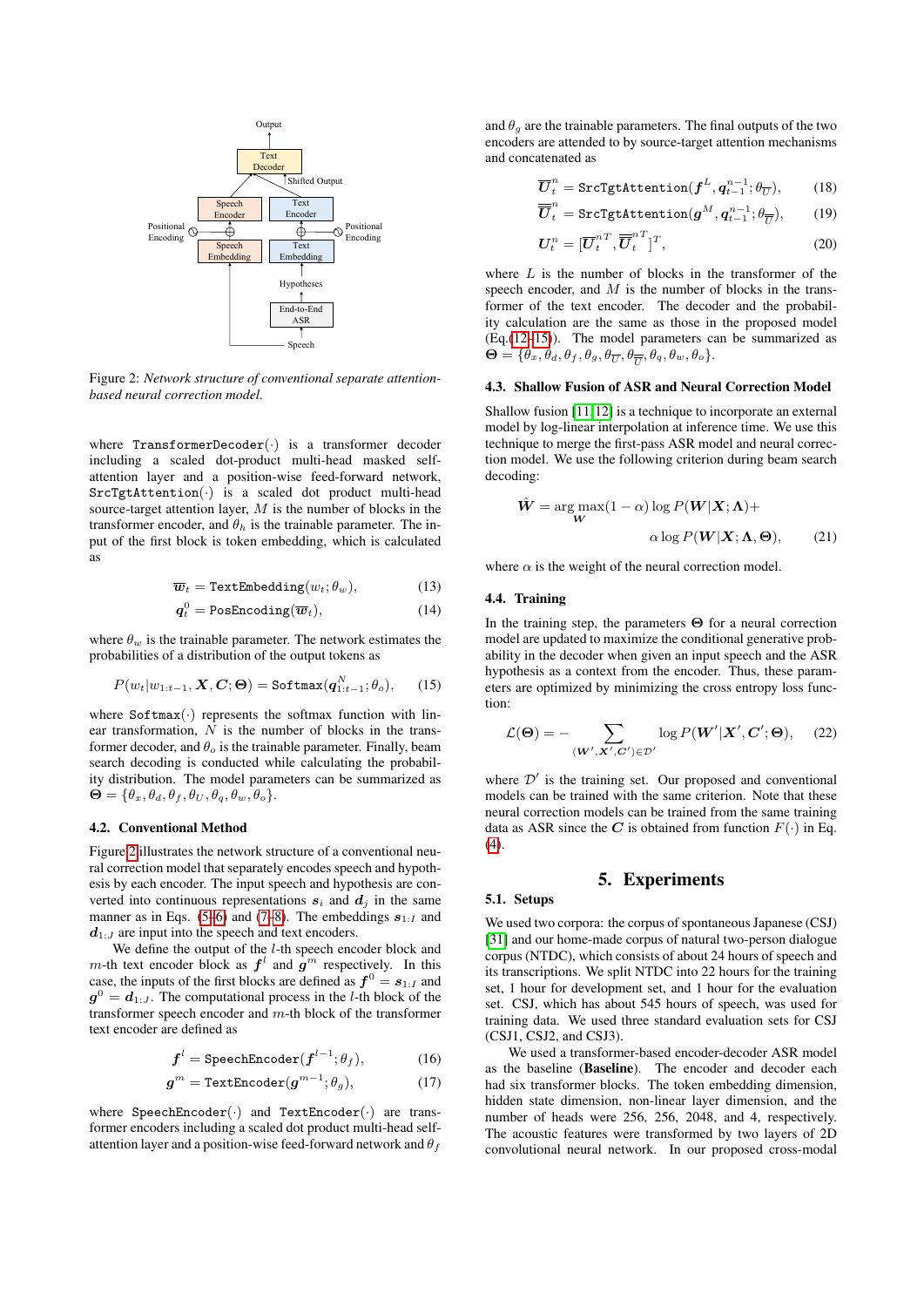<span id="page-3-2"></span>

Figure 4: *Sample of self-attention weights in cross-modal transformer. Number of images is equal to the number of heads in the transformer encoder.* [sep] *is a separator token.*

<span id="page-3-0"></span>Table 1: *CERs (%) on evaluation sets of each data set. SF denotes shallow fusion of baseline and neural correction model.*

| Model           | NTDC | CSJ1 | CSJ2 | CSJ3 | All  |
|-----------------|------|------|------|------|------|
| <b>Baseline</b> | 20.3 | 10.1 | 6.5  | 9.4  | 10.5 |
| Separate        | 20.4 | 10.0 | 6.5  | 8.9  | 10.4 |
| $+SF$           | 20.4 | 9.9  | 6.4  | 8.9  | 10.3 |
| Cross-Modal     | 20.3 | 10.0 | 6.4  | 9.1  | 10.4 |
| $+SF$           | 20.2 | 9.4  | 6.4  | 8.4  | 10.0 |

transformer-based neural correction model (Cross-Modal), the speech embedding also constructed using a two-layer 2D CNN. The text embeddings were 256-dimensional continuous representations. The transformer encoder and decoder had six blocks each. The hidden state dimension, non-linear layer dimension, and the number of heads are 256, 2048, and 4, respectively. The conventional model was the neural correction model with separate attention (Separate), which had an encoder for speech and one for text. The conventional neural correction model had two encoders for speech and text respectively. The encoders for speech and text each had six transformer blocks respectively. The other configurations of the transformer had the same values as those of Cross-Modal. We applied shallow fusion (SF) to both models for comparison.

The acoustic features was a 40-dimensional log Melfilterbank with delta and acceleration coefficients. We applied SpecAugument [\[32\]](#page-4-24) during training of all models. The vocabulary size was 3285 characters made from CSJ and NTDC. In the cross-modal transformer-based model, we added the special token [sep] to the vocabulary. We used Adam optimizer with Noam learning rate scheduler with 25000 warmup steps. When decoding by beam search, the beam size was set to 20.

### 5.2. Results

Table [1](#page-3-0) shows the character error rate (CER) performance when using the baseline system and two correction-based systems with and without shallow fusion. Cross-modal transformerbased model and separate attention-based model showed similar performance when shallow fusion was not performed. When using shallow fusion, the cross-modal transformer-based model outperformed the separate attention-based model. These results indicated that cross-modal transformer effectively learned the relationship between the speech and hypothesis. We found that shallow fusion efficiently integrated ASR and cross-modal transformer-based model.

Figure [3](#page-3-1) shows the relationship between the weights of neu-

<span id="page-3-1"></span>

Figure 3: *CERs on all evaluation sets in different weights of neural correction model with shallow fusion.*

ral correction models and CER in shallow fusion. Cross-modal transformer-based model showed better performance over a wider range than the separate attention-based model. Crossmodal transformer-based and separate attention-based model with shallow fusion showed better performance than baseline for all weights. This indicates that shallow fusion can efficiently integrate ASR and neural correction models.

Figure [4](#page-3-2) gives an example of the self-attention weights between key and query values in the first block for the cross-modal transformer-based model. Each image shows the weights of each head in the self-attention in the transformer encoder. The network detected the boundaries and extracted the features of both speech and ASR-hypothesis embeddings. It is assumed that head-1 extracted ASR-hypothesis information to determine the correspondence with the ASR hypothesis and output text, head-2 and head-4 extracted both speech and ASR-hypothesis information to determine the correspondence with the two embeddings, and head-3 extracted speech information to determine the correspondence with speech and output text. All the images in Figure [4](#page-3-2) show that the cross-modal transformer functioned as expected.

# 6. Conclusions

We proposed cross-modal transformer-based neural correction models, which jointly encode speech and hypothesis. The key strength of our proposed models is effectively capturing the relationships between two different modals for refining ASR hypotheses. From experiments involving CERs, our model with shallow fusion showed the best performance of all the models in our experiments.